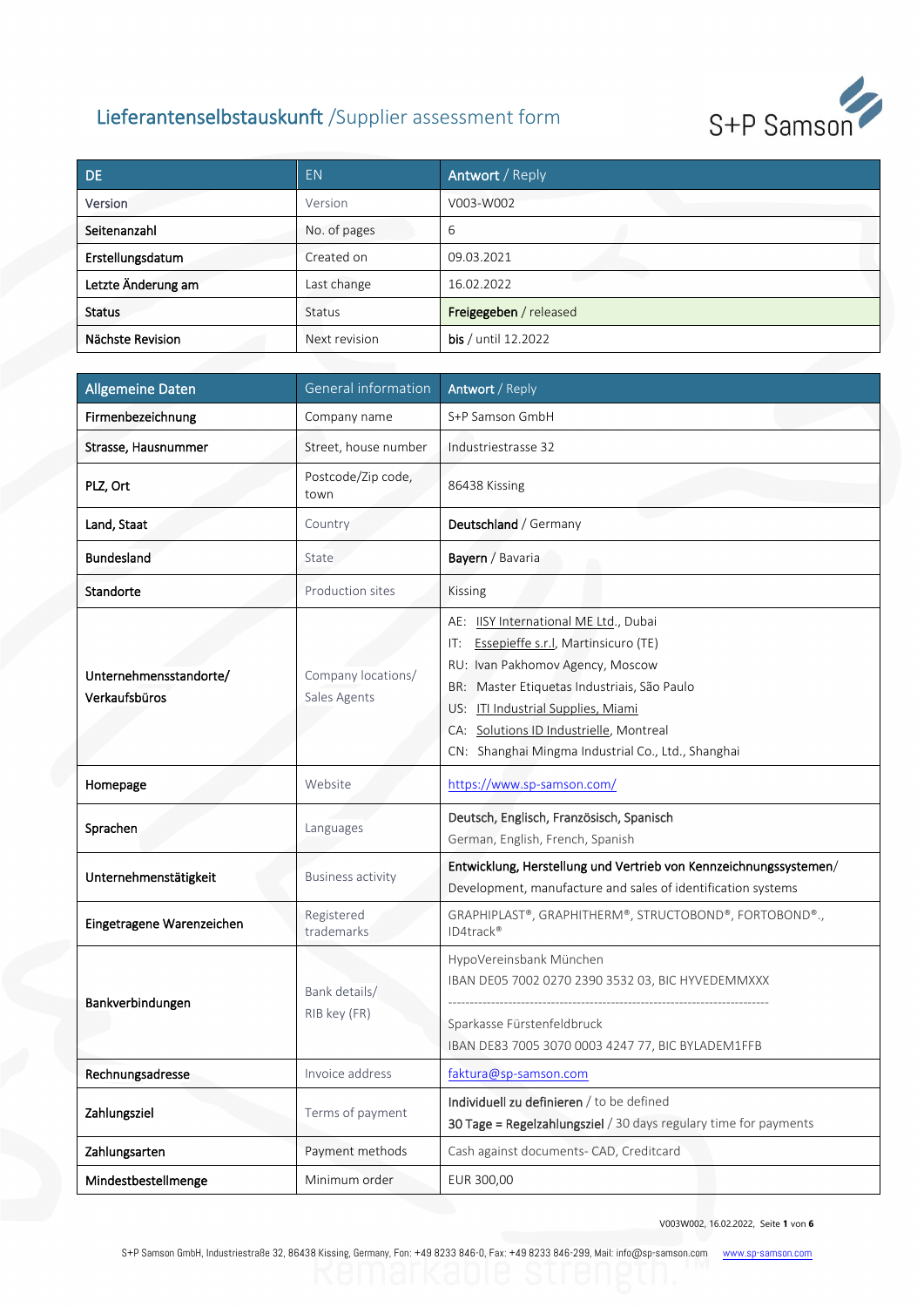

| Firmenprofil                  | Company profile               | Antwort / Reply                                                                                                                                                                                                                                                                                                                                                                                                                                                                                                                                                                                                                                                                                                                                                      |  |  |
|-------------------------------|-------------------------------|----------------------------------------------------------------------------------------------------------------------------------------------------------------------------------------------------------------------------------------------------------------------------------------------------------------------------------------------------------------------------------------------------------------------------------------------------------------------------------------------------------------------------------------------------------------------------------------------------------------------------------------------------------------------------------------------------------------------------------------------------------------------|--|--|
| Handelsregister-Nr.           | Company registration<br>no.   | HRB 19184, HR Augsburg                                                                                                                                                                                                                                                                                                                                                                                                                                                                                                                                                                                                                                                                                                                                               |  |  |
| <b>Umsatzsteuer ID Nummer</b> | VAT registration no.          | DE128244041                                                                                                                                                                                                                                                                                                                                                                                                                                                                                                                                                                                                                                                                                                                                                          |  |  |
| Steuernummer                  | Tax number                    | 102/137/20150                                                                                                                                                                                                                                                                                                                                                                                                                                                                                                                                                                                                                                                                                                                                                        |  |  |
| SIREN/ SIRET Nummer (FR)      | SIREN/ SIRET number           | Nicht vorhanden / N/A                                                                                                                                                                                                                                                                                                                                                                                                                                                                                                                                                                                                                                                                                                                                                |  |  |
| N^ APE / NAF Code             | N <sup>^</sup> APE / NAF code | Nicht vorhanden / N/A                                                                                                                                                                                                                                                                                                                                                                                                                                                                                                                                                                                                                                                                                                                                                |  |  |
| Firmengründung                | Company established           | 29.03.1978 (bis / until 10.12.2007 als / as Seidl + Partner GmbH)                                                                                                                                                                                                                                                                                                                                                                                                                                                                                                                                                                                                                                                                                                    |  |  |
| Rechtsform/ Gesellschaftsform | Legal form                    | GmbH seit / LLC since 1978                                                                                                                                                                                                                                                                                                                                                                                                                                                                                                                                                                                                                                                                                                                                           |  |  |
| Gesellschafter                | Shareholder                   | Gerd Samson Beteiligungs GmbH seit / since 22.01.2002<br>Dr. Yann Samson seit / since 21.12.2010<br>Isabelle Samson seit / since 21.12.2010                                                                                                                                                                                                                                                                                                                                                                                                                                                                                                                                                                                                                          |  |  |
| Beteiligungen                 | Shareholdings                 | Essepieffe s.r.l, Martinsicuro (TE), Italien/Italy                                                                                                                                                                                                                                                                                                                                                                                                                                                                                                                                                                                                                                                                                                                   |  |  |
| Mitglied in Verbänden         | Member of<br>associations     | GS1, Umweltpakt Bayern, AIM, Marketing Club München,<br>PTS Papiertechnische Stiftung, mediasecure                                                                                                                                                                                                                                                                                                                                                                                                                                                                                                                                                                                                                                                                   |  |  |
| Betriebsgelände               | Size of premises              | $10,600 \text{ m}^2$                                                                                                                                                                                                                                                                                                                                                                                                                                                                                                                                                                                                                                                                                                                                                 |  |  |
| Fertigungsanlagen             | <b>Production facilities</b>  | Rotationsdruck in Flexographie mit variabler Formatgestaltung,<br>Flachstanzeinheiten für intermittierendes Stanzen (Eigenentwicklung),<br>Rotationsstanzeinheiten, integrierte Spendeanlage für partielle Beleimung.<br>Ricoh Digitaldrucker zur Individualisierung von Blattware.<br>Fertigungsprogramm: Endlosetiketten, Einzelblattetiketten, Drucker und<br>Zubehör.<br>Rotary printing equipment in flexography for variable formats, flat bed unit<br>for intermittent punching (developed in-house), rotary die cutting unit,<br>integrated dispensing unit for partial adhesive application. Ricoh digital<br>printer for customising tags on sheets. Product range: continuous labels<br>and tags, single-sheet labels and tags, printers and accessories. |  |  |
| Fertigungskapazität           | Production capacity           | 18.500 Maschinenstunden pro Jahr / machine hours per year                                                                                                                                                                                                                                                                                                                                                                                                                                                                                                                                                                                                                                                                                                            |  |  |

| Verantwortliche                 | Person responsible                               | Name / Name                             |
|---------------------------------|--------------------------------------------------|-----------------------------------------|
| Geschäftsführer                 | CEO                                              | Herr / Mr. Tochtermann                  |
| Fertigungsleiter                | Head of Production<br>Technical<br>correspondent | Herr / Mr. Arndt                        |
| Einkaufsleitung                 | Head of Purchasing                               | Frau / Mrs. Hoenig                      |
| Verkaufsleitung                 | Sales Director                                   | Herr / Mr. Bäumler                      |
| Finanzen/Buchhaltung            | Financial accounting                             | Frau / Ms. Steigenberger                |
| Versand                         | Shipment /Tracking                               | Herr / Mr. Kilian                       |
| Qualitätsmanagement             | <b>Quality Management</b>                        | <b>Frau</b> / Ms. Fust                  |
| Umweltmanagement                | Environmental<br>Management                      | Herr / Mr. Schmid                       |
| Ersteller dieser Selbstauskunft | Creator of this<br>supplier information          | Frau / Mrs. Holzträger de Sousa Sameice |
| Arbeitssicherheit (external)    | Health and Safety<br>Officer                     | <b>TQM-Line</b>                         |

V003W002, 16.02.2022, Seite **2** von **6**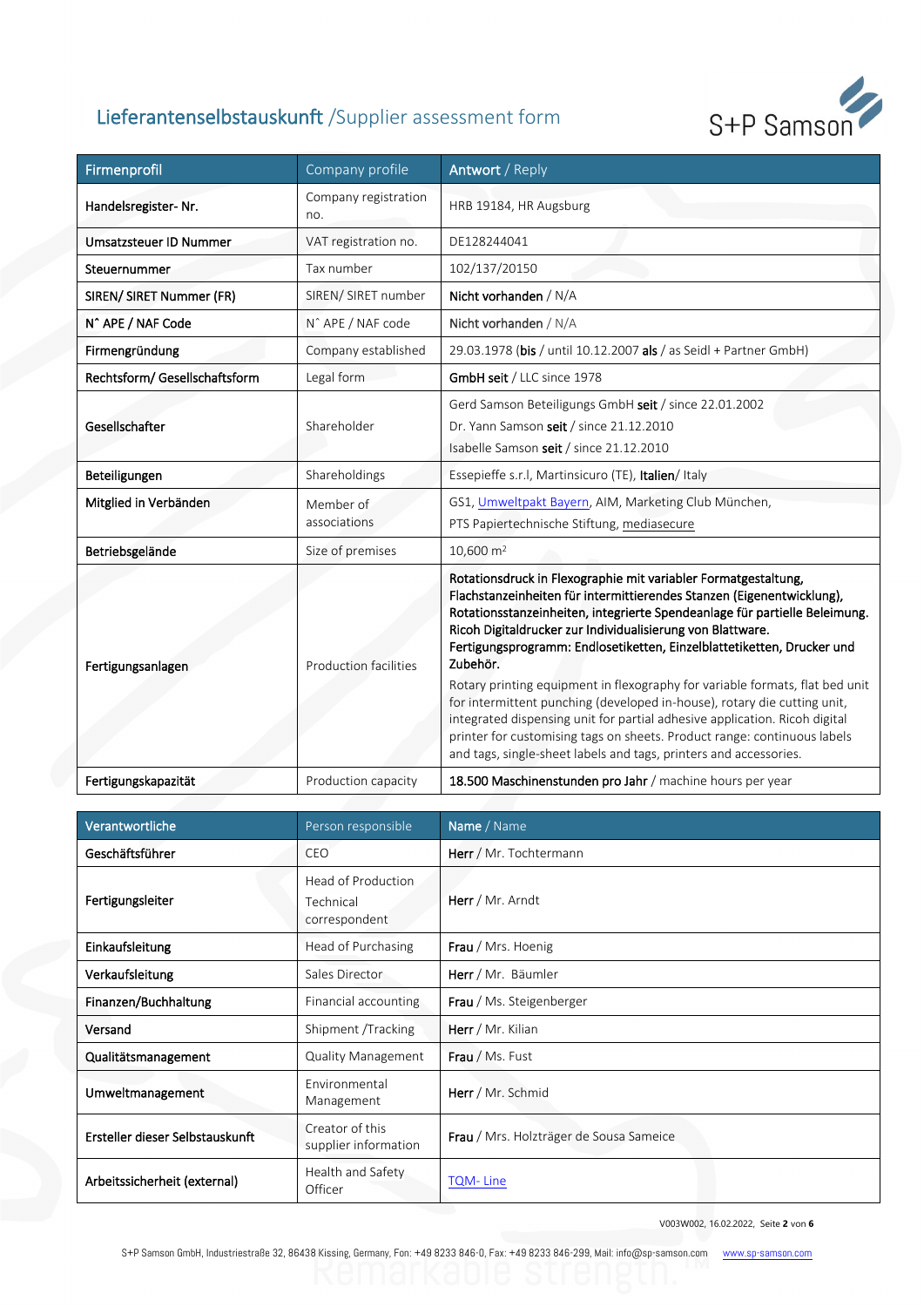

| Kontakt Datenschutzbeauftragter<br>DSB (extern) | Contact Data<br>Protection Officer<br>(external) | datenschutz@sp-samson.com                         |    |    |  |
|-------------------------------------------------|--------------------------------------------------|---------------------------------------------------|----|----|--|
|                                                 |                                                  |                                                   |    |    |  |
| Unternehmens- und Finanzdaten                   | Company and<br>financial data                    | Jahre / Years                                     |    |    |  |
| Geschäftsjahr                                   | Financial year                                   | 2018<br>2019<br>2020                              |    |    |  |
| Eigenkapital in %                               | Equity in %                                      | 40,52 %<br>43,42 %<br>44,3 %                      |    |    |  |
| Umsatz                                          | Sales                                            | 18,3 Mio EUR<br>22,2 Mio EUR<br>19,2 Mio EUR      |    |    |  |
| Forschung                                       | Research &<br>Development                        | 1-2 % des Jahresumsatzes / of the annual turnover |    |    |  |
| Beschäftigte                                    | Employees                                        | 91                                                | 92 | 91 |  |
| Stamm-/Eigenkaptial                             | signed capital                                   | 1.000.000                                         |    |    |  |

|                          | <b>Import</b> / import  | <b>Export</b> / export           |
|--------------------------|-------------------------|----------------------------------|
| Quote/rate               | 40%                     | 60%                              |
| <b>Länder/</b> Countries | <b>Divers</b> / diverse | 30% EU, 30% weltweit / worldwide |

#### Referenzkunden / Reference costumers

Evonik, ThyssenKrupp, ArcelorMittal, BSW Badische Stahlwerke, Klöckner Stahlhandel, Vallourec, Voestalpine, Borbet

| <b>Antwort</b> / Reply<br><b>IT-Ausstattung</b><br>IT equipment |                                                            |                      |                    |
|-----------------------------------------------------------------|------------------------------------------------------------|----------------------|--------------------|
| In allen Bereichen/Abteilungen EDV- Systeme im Einsatz          | IT systems are used in all areas/<br>departments           | Ja / Yes $\boxtimes$ | Nein / $No$ $\Box$ |
| ERP und Datenmanagementsystem                                   | Enterprise Resource Planning and data<br>management system | Ja / Yes $\boxtimes$ | Nein / $No$ $\Box$ |
| CyberRisk Versicherung inkl. Notfallplan                        | Cyber risk insurance incl. disaster recovery<br>plan       | Ja/Yes $\boxtimes$   | Nein / $No$ $\Box$ |

| Qualitätsmanagement                                     | Quality management                                  | Antwort / Reply                               |                              |
|---------------------------------------------------------|-----------------------------------------------------|-----------------------------------------------|------------------------------|
| Wir verfügen über ein zertifiziertes QM-System          | We have a certified QM system                       | Nein / $No$ $\square$<br>Ja / Yes $\boxtimes$ |                              |
| Herunterladen Zertifikat über<br>Homepage möglich: Link | Certificate can be downloaded<br>from website: Link | Ja / Yes $\boxtimes$                          | Nein / $No$ $\square$        |
| Zertifizierungsart                                      | Type of certification                               | ISO 9001:2015                                 |                              |
| Zertifizierungsstelle                                   | Certification body                                  | <b>Bureau Veritas</b>                         |                              |
| Zertifikatsnummer                                       | Certification number                                | DE011822-1                                    |                              |
| Gültigkeitszeitraum                                     | Validity period                                     | 08/2021 - 08/2024                             |                              |
| ISO 45001 (Arbeitssicherheit) zertifiziert              | ISO 45001 certified                                 | Nein / $No \times$<br>Ja / Yes $\Box$         |                              |
| ISO 50001 (Energiemanagement) zertifiziert              | ISO 50001 certified                                 | Ja / Yes $\Box$                               | Nein / $No \times$           |
| IATF 16949 zertifiziert                                 | IATF 16949 certified                                | Ja / Yes $\Box$                               | <b>Nein</b> / No $\boxtimes$ |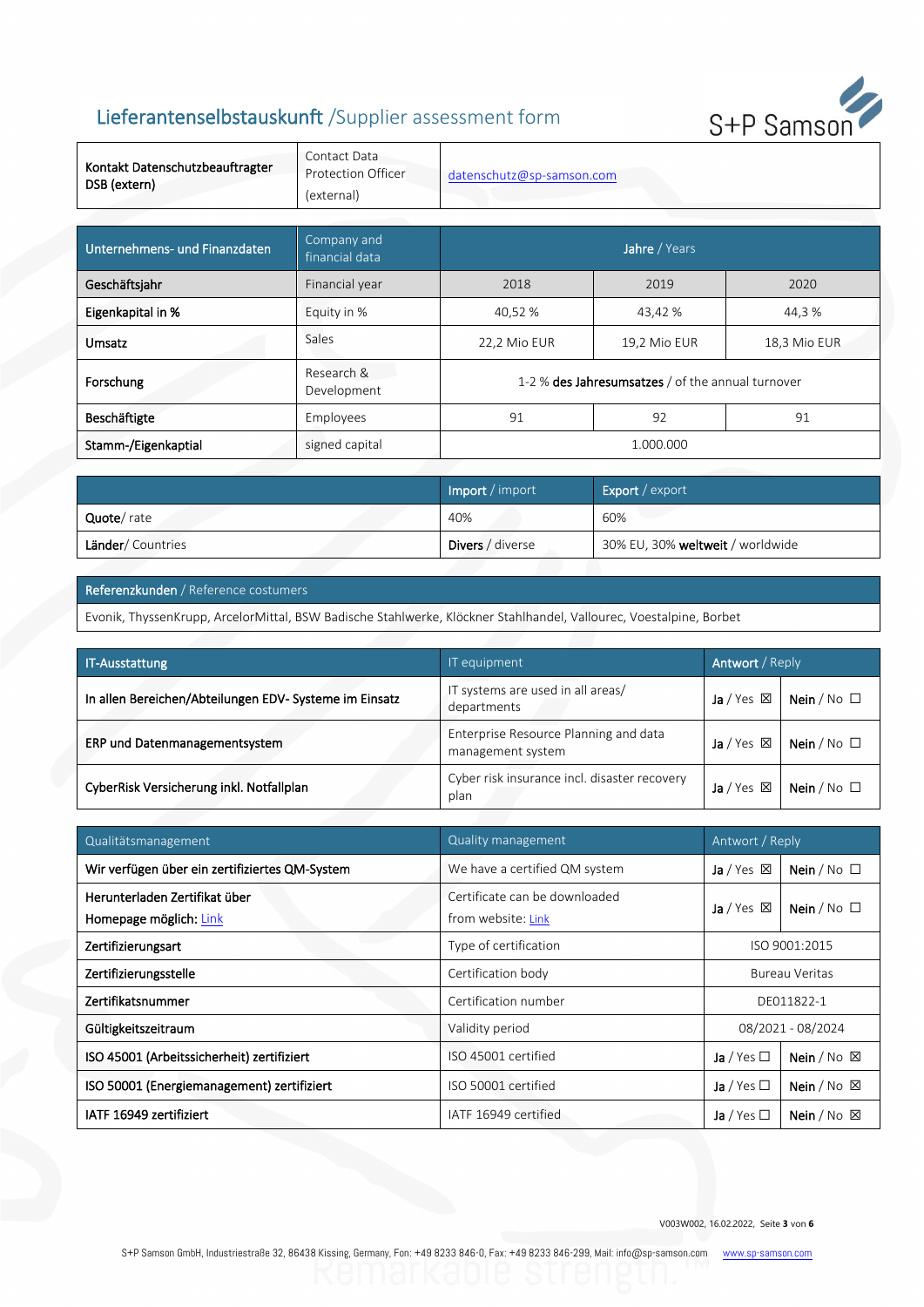

| Umweltmanagement                                        | Environmental management                                             | Antwort / Reply                             |                       |
|---------------------------------------------------------|----------------------------------------------------------------------|---------------------------------------------|-----------------------|
| Wir verfügen über ein zertifiziertes UM-System          | We have a certified EM system                                        | Ja / Yes $\boxtimes$                        | Nein / $No$ $\square$ |
| Herunterladen Zertifikat über<br>Homepage möglich: Link | Certificate can be downloaded<br>from website: Link                  | Ja / Yes $\boxtimes$                        | Nein / $No$ $\square$ |
| Zertifizierungsart                                      | Certification type                                                   | ISO 14001:2015                              |                       |
| Zertifizierungsstelle                                   | Certification body                                                   | <b>Bureau Veritas</b>                       |                       |
| Zertifikatsnummer                                       | Certification number                                                 | DE011822-1                                  |                       |
| Gültigkeitszeitraum                                     | Validity period                                                      | 08/2021 - 08/2024                           |                       |
| EMAS (EU-Öko-Audit) geplant oder in Vorbereitung?       | EMAS (Eco Management and Audit Scheme)<br>planned or in preparation? | Nein / $No \boxtimes$<br>Ja / Yes $\square$ |                       |

| Zugelassener Wirtschaftsbeteiligter (ZWB)<br>gem. Art. 38 Unionszollkodex | Authorised Economic Operator (AEO)                                          | Antwort / Reply                                           |  |
|---------------------------------------------------------------------------|-----------------------------------------------------------------------------|-----------------------------------------------------------|--|
| Wir sind AEO zertifiziert                                                 | We are AEO certified                                                        | Nein / $No$ $\square$<br>Ja / Yes $\boxtimes$             |  |
| Zertifizierungsnummer                                                     | Certification number                                                        | DE AEOF 110471                                            |  |
| Art der Bewilligung                                                       | Type of approval                                                            | AEO-F ZWB- zollrechtliche<br>Vereinfachungen-Sicherheit   |  |
| Zertifizierungsstelle                                                     | Certification body                                                          | Hauptzollamt Augsburg/<br>Main customs office<br>Augsburg |  |
| Zugelassen seit                                                           | Approved since                                                              | 13.09.2011                                                |  |
| <b>EORI Nummer</b>                                                        | EORI number (Economic Operators'<br>Registration and Identification number) | DE 2471159                                                |  |

| Integrierte Produktpolitik (IPP) Betrifft materielle<br><b>Produkte</b>       | Integrated Product Policy (IPP) Applies to<br><b>Antwort</b> / Reply<br>material products       |                      |                              |
|-------------------------------------------------------------------------------|-------------------------------------------------------------------------------------------------|----------------------|------------------------------|
| Wir bieten unseren Kunden im Sinne der<br>Kreislaufwirtschaft:                | Within the context of the circular economy, we<br>offer our customers:                          |                      |                              |
| - aktiv eine Rücknahmeoption an                                               | - The option to return products after use                                                       | Ja / Yes $\Box$      | Nein / $No \times$           |
| - Informationen über Erneuerungs-/<br>Recyclingmöglichkeiten an?              | - Information about regeneration / recycling<br>options                                         | Ja / Yes $\Box$      | <b>Nein</b> / No $\boxtimes$ |
| REACH-Verordnung (EG) Nr. 1907/2006 Link                                      | REACH Regulation (EC) no. 1907/2006 Link                                                        |                      |                              |
| Wir unterliegen der Informationspflicht nach Art. 33 der<br>REACH-Verordnung. | We are subject to the duty to inform in<br>accordance with Art. 33 of the REACH<br>regulations. | Ja / Yes $\boxtimes$ | Nein / $No$ $\square$        |

| Herstellung/Leistungserbringung                                                                                                                           | Manufacturing/ Provision of services                                                                                                                                | Antwort / Reply             |                    |
|-----------------------------------------------------------------------------------------------------------------------------------------------------------|---------------------------------------------------------------------------------------------------------------------------------------------------------------------|-----------------------------|--------------------|
| Wir müssen bei Herstellung/Leistungserbringung<br>gesetzliche Regelungen beachten, welche zyklische und<br>behördliche Überwachungshandlungen unterliegen | With regard to manufacturing /provision of<br>services we must follow statutory provisions<br>which are subject to periodic and regulatory<br>monitoring activities | <b>Ja</b> / Yes $\boxtimes$ | Nein / $No$ $\Box$ |

| Arbeitssicherheit                                                                      | <b>Occupational Health &amp; Safety</b>                                   | <b>Antwort</b> / Reply |                                                       |
|----------------------------------------------------------------------------------------|---------------------------------------------------------------------------|------------------------|-------------------------------------------------------|
| Wir führen dokumentierte Ersteinweisungen / und<br>wiederkehrende Unterweisungen durch | We carry out documented initial instructions<br>and periodic instructions |                        | <b>Ja</b> / Yes $\boxtimes$   <b>Nein</b> / No $\Box$ |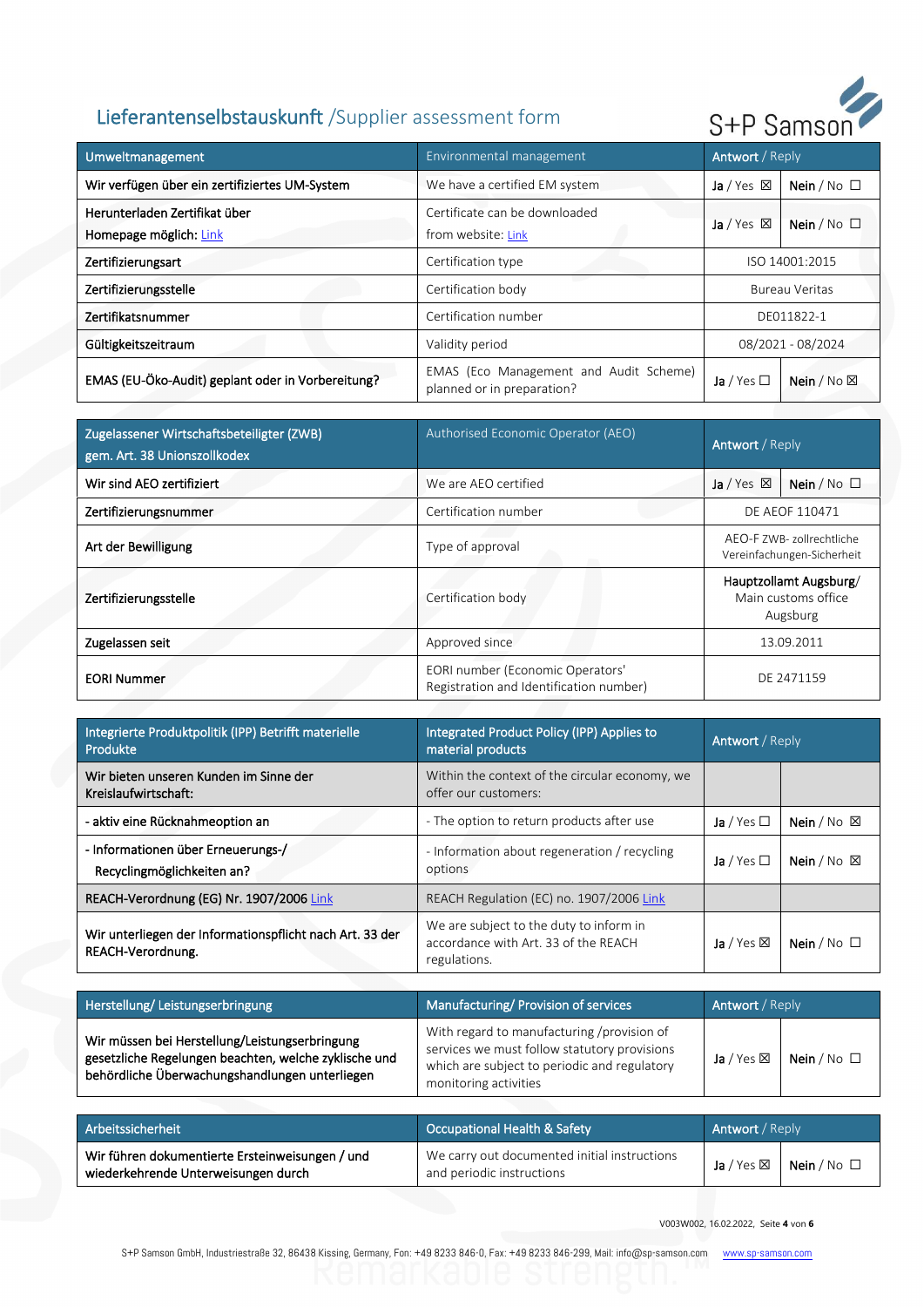

| Fachkraft für Arbeitssicherheit (extern)                                                                                                                                                         | Occupational Health and Safety Specialist<br>(external)                                                                                                                                                                                     | Ja / Yes $\boxtimes$                                                                                                                     | Nein / No $\Box$                                         |
|--------------------------------------------------------------------------------------------------------------------------------------------------------------------------------------------------|---------------------------------------------------------------------------------------------------------------------------------------------------------------------------------------------------------------------------------------------|------------------------------------------------------------------------------------------------------------------------------------------|----------------------------------------------------------|
| Betreuung durch einen Betriebsarzt (schriftlich bestellt)                                                                                                                                        | Care of a company doctor (appointed in<br>writing)                                                                                                                                                                                          | Ja / Yes $\boxtimes$                                                                                                                     | Nein / $No$ $\square$                                    |
| Sicherheitsbeauftragte in ausreichender Zahl sind bestellt                                                                                                                                       | Safety officers have been appointed in<br>sufficient numbers                                                                                                                                                                                | Ja / Yes $\boxtimes$                                                                                                                     | Nein / $No$ $\square$                                    |
| Ersthelfer und Brandschutzhelfer in ausreichender Anzahl<br>sind bestellt                                                                                                                        | First aiders and fire protection officers have<br>been appointed in sufficient numbers                                                                                                                                                      | Ja / Yes $\boxtimes$                                                                                                                     | Nein / $No$ $\square$                                    |
|                                                                                                                                                                                                  |                                                                                                                                                                                                                                             |                                                                                                                                          |                                                          |
| Betriebsversicherungen                                                                                                                                                                           |                                                                                                                                                                                                                                             | Antwort / Reply                                                                                                                          |                                                          |
| Es besteht Haftpflichtversicherungsschutz für<br>Schadenersatzansprüche aufgrund gesetzlicher<br>Haftpflichtbestimmungen des Privatrechts. Gedeckt sind<br>Schadenersatzansprüche im Rahmen der: | Within the limits defined by the terms and<br>conditions of this insurance, the Insured is<br>covered for third-party claims on the basis of<br>legal liability provisions under private law.<br>Covered are third-party claims within the: | Betriebshaftpflicht-<br>Produkthaftpflicht-<br>versicherung / Product<br>Liability Insurance                                             | versicherung / Commercial<br>General Liability Insurance |
|                                                                                                                                                                                                  |                                                                                                                                                                                                                                             | Berufshaftpflicht-<br>Liability Insurance                                                                                                | versicherung / Professional                              |
| Versicherungsschein -Nr.                                                                                                                                                                         | Policy number                                                                                                                                                                                                                               | 801.520.936.150                                                                                                                          |                                                          |
| Versicherungsunternehmen                                                                                                                                                                         | Insurance company                                                                                                                                                                                                                           | Zurich Insurance plc NfD                                                                                                                 |                                                          |
| Mitversicherte Unternehmen                                                                                                                                                                       | Additional Insured                                                                                                                                                                                                                          | Clinic-ID GmbH                                                                                                                           |                                                          |
| Deckungssummen                                                                                                                                                                                   | Limits of indemnity                                                                                                                                                                                                                         | EUR 10.000.000<br>je Versicherungsfall für<br>Personen-, Sach- und<br>Vermögensschäden/<br>injury, property damage<br>and financial loss | per occurrence of bodily                                 |
| maximal für alle Versicherungsfälle eines<br>Versicherungsjahres                                                                                                                                 | Maximum limit for all occurrences per policy<br>year                                                                                                                                                                                        | das Doppelte dieser<br>Deckungssummen / double<br>of these limits of indemnity                                                           |                                                          |
| Geltungsbereich                                                                                                                                                                                  | Territorial scope                                                                                                                                                                                                                           | weltweit/worldwide<br>weltweit ohne direkte<br>Exporte - USA/Kanada /<br>worldwide without any<br>direct exports to the<br>US/Canada     |                                                          |

| Einkauf                                                                                                                     | Purchasing                                                                                                                         | <b>Antwort</b> / Reply      |                       |
|-----------------------------------------------------------------------------------------------------------------------------|------------------------------------------------------------------------------------------------------------------------------------|-----------------------------|-----------------------|
| Wir achten auf zertifizierte Lieferanten?                                                                                   | We look for certified suppliers?                                                                                                   | <b>Ja</b> / Yes $\boxtimes$ | Nein / $No$ $\square$ |
| Wir klassifizieren und bewerten unsere Lieferanten?                                                                         | We classify and assess our suppliers?                                                                                              | <b>Ja</b> / Yes $\boxtimes$ | Nein / $No$ $\square$ |
| Für A-Lieferanten erstellen und führen wir ein<br>detailliertes Lieferantenprofil inkl. Technologie- und<br>Risikobewertung | We create and maintain a detailed supplier<br>profile including technology and risk<br>assessments for suppliers with an A rating. | <b>Ja</b> / Yes $\boxtimes$ | Nein / $No$ $\square$ |
| Wird die Qualität der Beschaffungsumfänge regelmäßig<br>überprüft, dokumentiert und ausgewertet?                            | Is the quality of purchasing volumes checked,<br>documented, and analysed at regular intervals?                                    | <b>Ja</b> / Yes $\boxtimes$ | Nein / $No$ $\square$ |

V003W002, 16.02.2022, Seite **5** von **6**